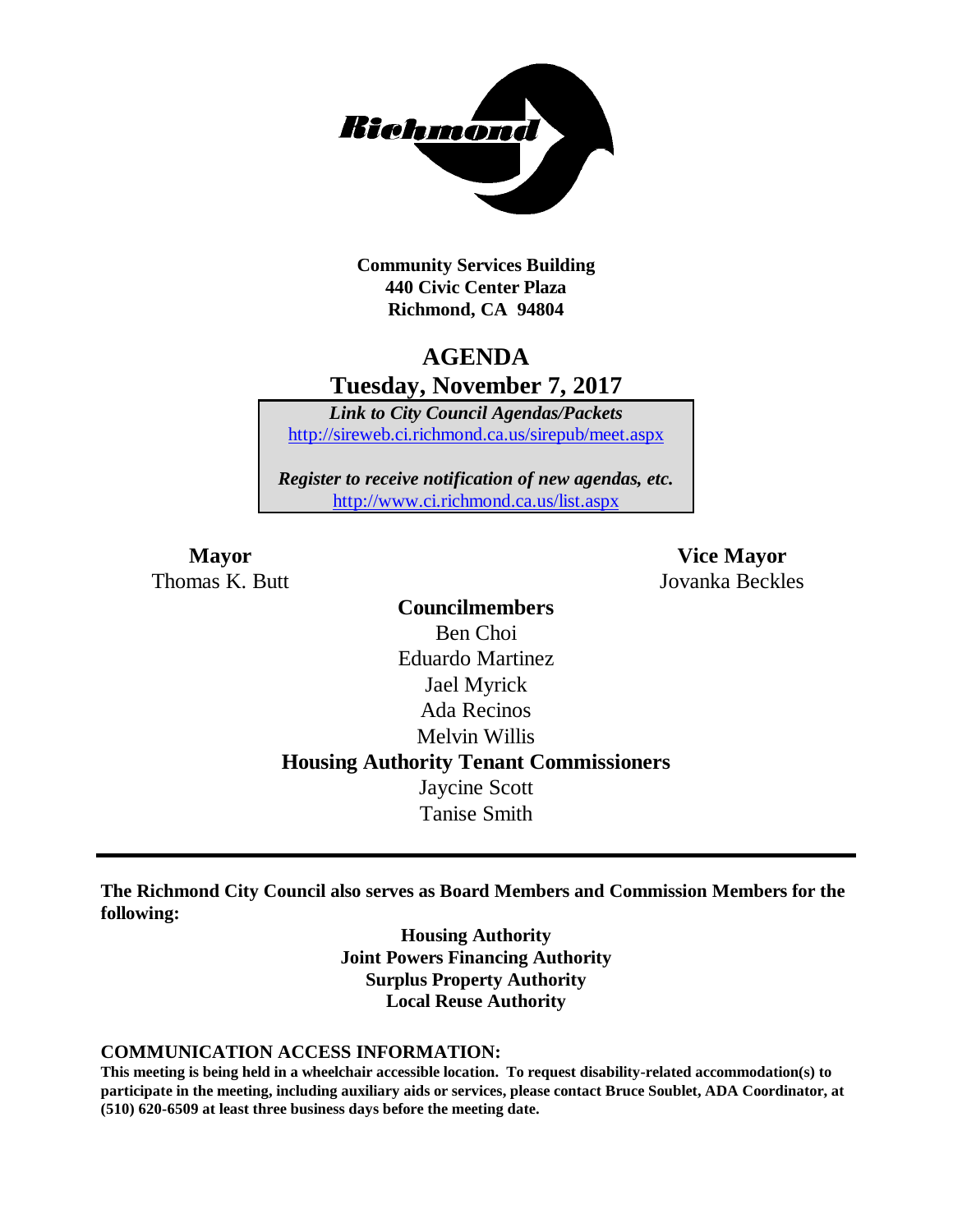# **MEETING PROCEDURES**

The City of Richmond encourages community participation at its City Council meetings and has established procedures that are intended to accommodate public input in a timely and time-sensitive way. As a courtesy to all members of the public who wish to participate in City Council meetings, please observe the following procedures:

**PUBLIC COMMENT ON AGENDA ITEMS:** Anyone who desires to address the City Council on items appearing on the agenda must complete and file a pink speaker's card with the City Clerk **prior** to the City Council's consideration of the item. Once the City Clerk has announced the item, no person shall be permitted to speak on the item other than those persons who have submitted their names to the City Clerk. Your name will be called when the item is announced for discussion. **Each speaker will be allowed up to TWO (2) MINUTES to address the City Council on NON-PUBLIC HEARING items listed on the agenda. Speakers are allowed up to THREE (3) minutes on PUBLIC HEARING items.**

**OPEN FORUM FOR PUBLIC COMMENT:** Individuals who would like to address the City Council on matters not listed on the agenda or on items remaining on the consent calendar may do so under Open Forum. All speakers must complete and file a pink speaker's card with the City Clerk **prior** to the commencement of Open Forum. The amount of time allotted to individual speakers shall be determined based on the number of persons requesting to speak during this item. **The time allocation for each speaker will be as follows:** 15 or fewer speakers, a maximum of 2 minutes; 16 to 24 speakers, a maximum of 1 and one-half minutes; and 25 or more speakers, a maximum of 1 minute.

#### **SPEAKERS ARE REQUESTED TO OCCUPY THE RESERVED SEATS IN THE FRONT ROW BEHIND THE SPEAKER'S PODIUM AS THEIR NAME IS ANNOUNCED BY THE CITY CLERK.**

**CONSENT CALENDAR:** Consent Calendar items are considered routine and will be enacted, approved or adopted by one motion unless a request for removal for discussion or explanation is received from the audience or the City Council. A member of the audience requesting to remove an item from the Consent Calendar must first complete a speaker's card and discuss the item with a City staff person who has knowledge of the subject material, prior to filing the card with the City Clerk and **prior** to the City Council's consideration of Agenda Review. An item removed from the Consent Calendar may be placed anywhere on the agenda following the City Council's agenda review.

**CONDUCT AT MEETINGS:** Richmond City Council meetings are limited public forums during which the City strives to provide an open, safe atmosphere and promote robust public debate. Members of the public, however, must comply with state law, as well as the City's laws and procedures and may not actually disrupt the orderly conduct of these meetings. The public, for example, may not shout or use amplifying devices, must submit comment cards and speak during their allotted time, may not create a physical disturbance, may not speak on matters unrelated to issues within the jurisdiction of the City Council or the agenda item at hand, and may not cause immediate threats to public safety.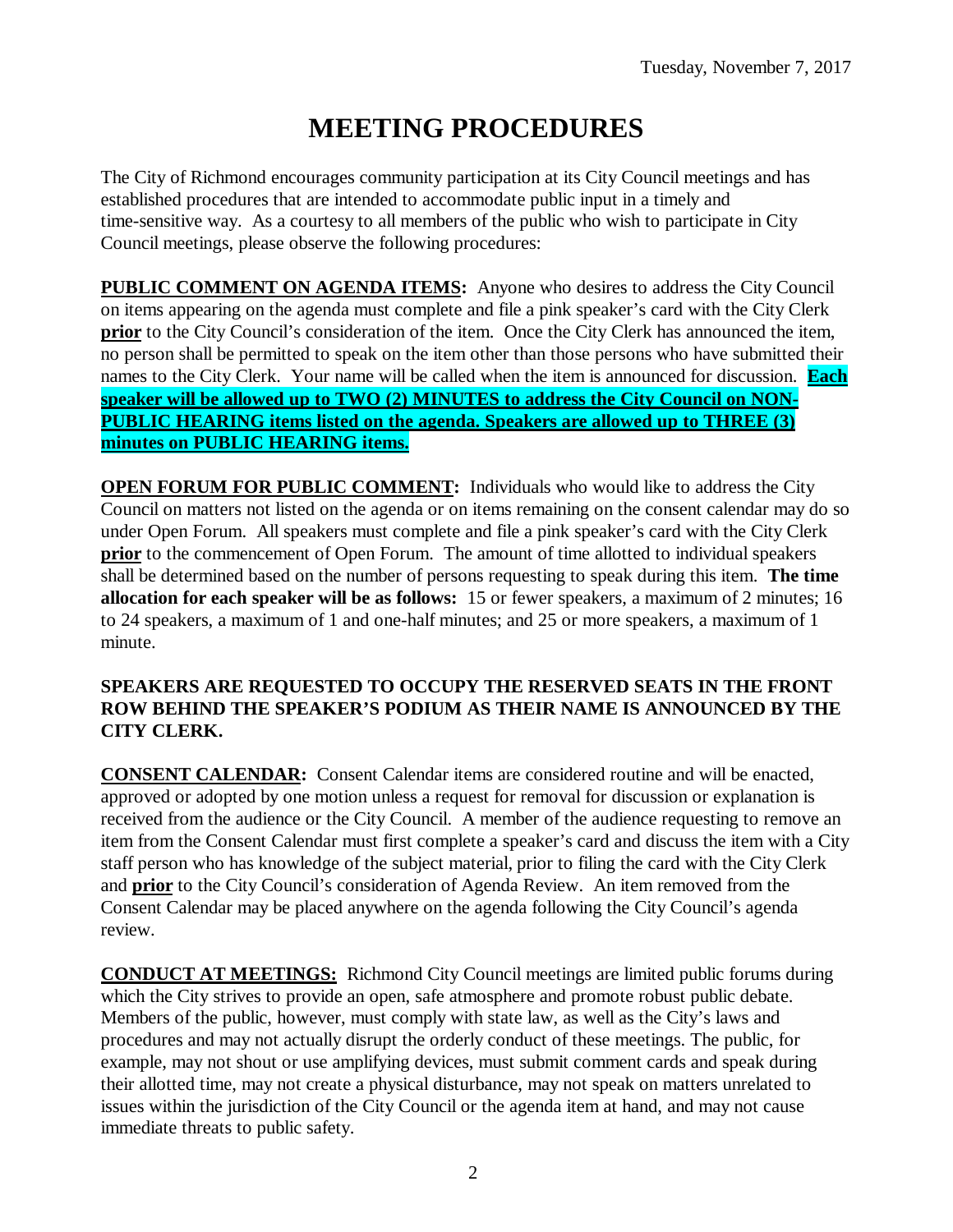**CITY HARASSMENT POLICY:** The City invites public comment and critique about its operations, including comment about the performance of its public officials and employees, at the public meetings of the City Council and boards and commissions. However, discriminatory or harassing comments about or in the presence of City employees, even comments by third parties, may create a hostile work environment, if severe or pervasive. The City prohibits harassment against an applicant, employee, or contractor on the basis of race, religious creed, color, national origin, ancestry, physical disability, medical condition, mental disability, marital status, sex (including pregnancy, childbirth, and related medical conditions), sexual orientation, gender identity, age or veteran status, or any other characteristic protected by federal, state or local law. In order to acknowledge the public's right to comment on City operations at public meetings, which could include comments that violate the City's harassment policy if such comments do not cause an actual disruption under the Council Rules and Procedures, while taking reasonable steps to protect City employees from discrimination and harassment, City Boards and Commissions shall adhere to the following procedures. If any person makes a harassing remark at a public meeting that violates the above City policy prohibiting harassment, the presiding officer of the meeting may, at the conclusion of the speaker's remarks and allotted time: (a) remind the public that the City's Policy Regarding Harassment of its Employees is contained in the written posted agenda; and (b) state that comments in violation of City policy are not condoned by the City and will play no role in City decisions. If any person makes a harassing remark at a public meeting that violates the above City policy, any City employee in the room who is offended by remarks violating the City's policy is excused from attendance at the meeting. No City employee is compelled to remain in attendance where it appears likely that speakers will make further harassing comments. If an employee leaves a City meeting for this reason, the presiding officer may send a designee to notify any offended employee who has left the meeting when those comments are likely concluded so that the employee may return to the meeting. The presiding officer may remind an employee or any council or board or commission member that he or she may leave the meeting if a remark violating the City's harassment policy is made. These procedures supplement the Council Rules and Procedures relating to disruption of orderly conduct at Council meetings.

Any law enforcement officer on duty or whose service is commanded by the presiding officer shall be Sergeant-at-Arms of the Council meetings. He/she, or they, shall carry out all orders and instructions given by the presiding officer for the purpose of maintaining order and decorum at the Council meetings (City Council Rules of Procedure and Order Section III F, RMC Section 2.12.030).

**\*\*\*\*\*\*\*\*\*\*\*\*\*\*\*\*\*\*\*\*\*\*\*\*\*\*\*\*\*\*\*\*\*\*\*\*\*\*\*\*\*\*\*\*\*\*\*\*\*\*\*\*\*\*\*\*\*\***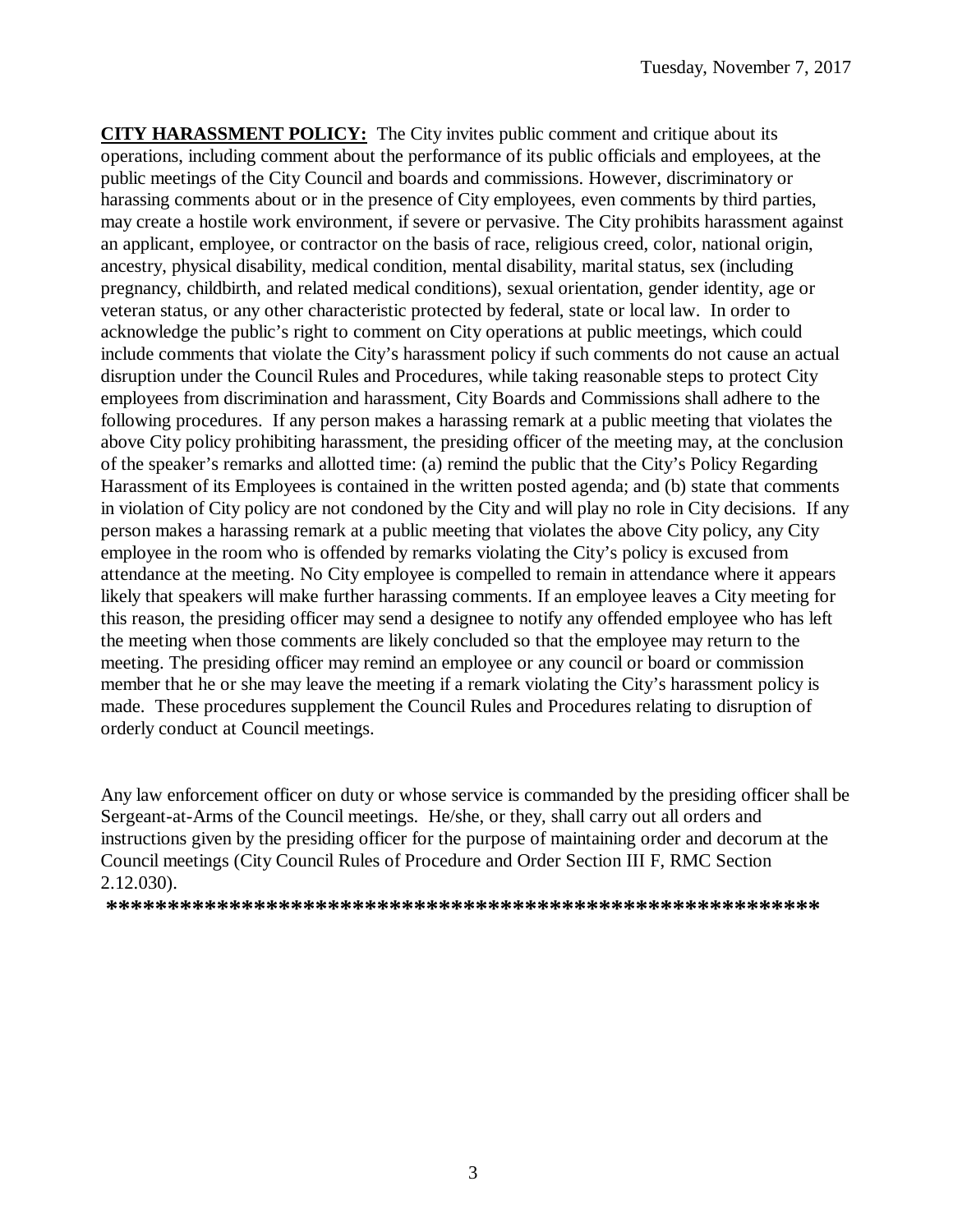## **REGULAR MEETING OF THE RICHMOND CITY COUNCIL**

6:30 p.m.

#### **A. PLEDGE TO THE FLAG**

- **B. ROLL CALL**
- **C. STATEMENT OF CONFLICT OF INTEREST**
- **D. AGENDA REVIEW**

#### **E. PRESENTATIONS, PROCLAMATIONS, AND COMMENDATIONS**

**E-1.** PROCLAMATION recognizing October as Lesbian, Gay, Bi-sexual, and Transgender (LGBT) month and National Coming Out Day - Vice Mayor Jovanka Beckles (620-6568).

#### **F. REPORT FROM THE CITY ATTORNEY OF FINAL DECISIONS MADE DURING CLOSED SESSION**

#### **G. REPORT FROM THE CITY MANAGER**

#### **H. OPEN FORUM FOR PUBLIC COMMENT**

#### **I. CITY COUNCIL CONSENT CALENDAR**

- **I-1.** RECEIVE the City's Investment and Cash Balance Report for the month of September 2017 - Finance Department (Belinda Warner/Stacie Plummer 620- 6930).
- **I-2.** ADOPT a resolution authorizing placement of liens and special assessments for unpaid garbage collection service fees on County property tax records - Finance Department (Belinda Warner/Antonio Banuelos 620-6741).
- **I-3.** APPROVE a three-year contract with PFM Solutions LLC to provide subscription services to its Whitebirch Financial Model Platform in an amount not to exceed \$35,000 - Finance Department (Belinda Warner 620-6740/Markisha Guillory 620-5434).
- **I-4.** APPROVE the purchase of three 2018 Ford Utility Police Interceptors from San Leandro Ford Store for use by the Police Department, in an aggregate amount not to exceed \$90,000 - Department of Infrastructure Maintenance and Operations (Tim Higares 231-3008).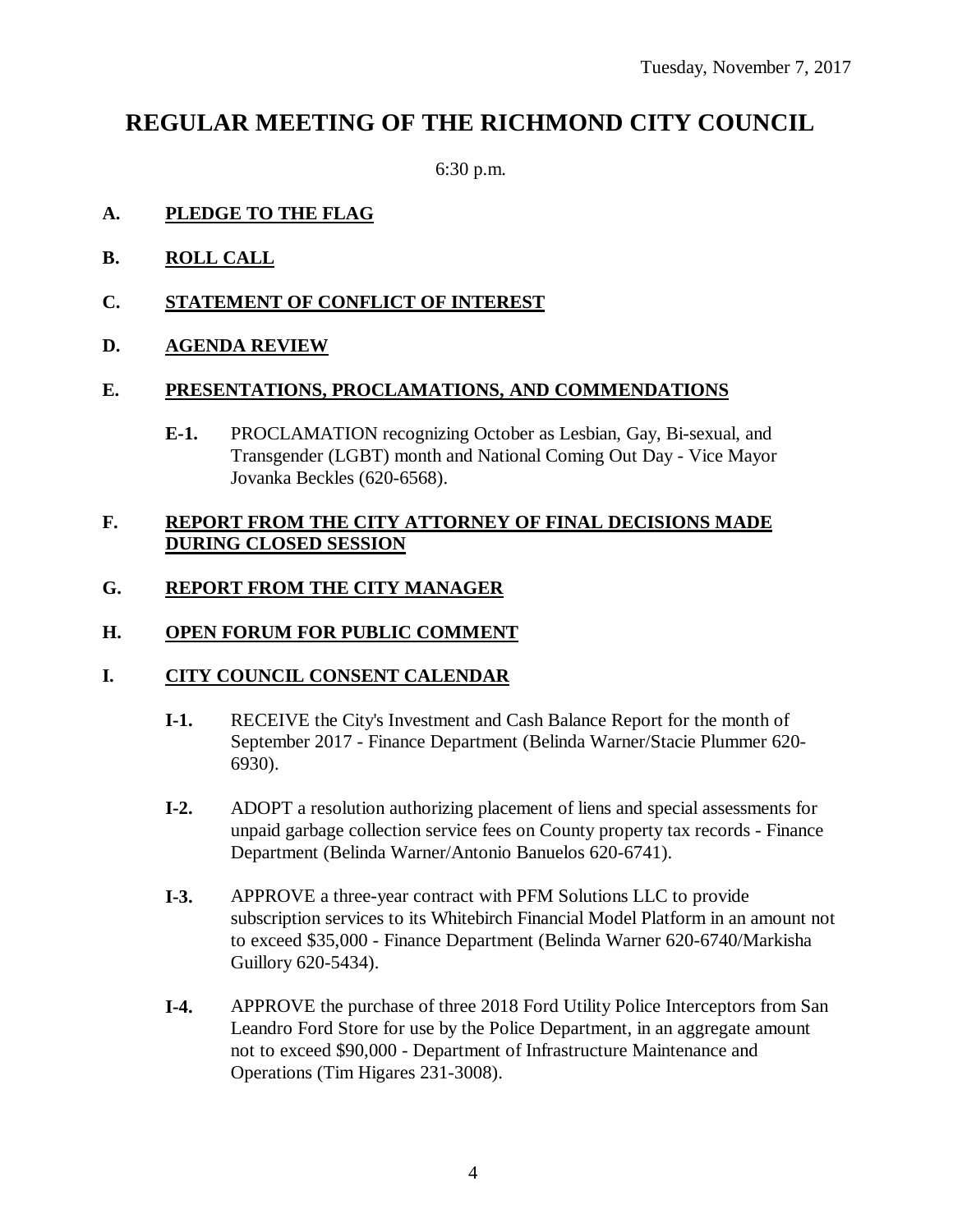- **I-5.** APPROVE the purchase of one 2017 Ford Super Duty F450 Supercab Mechanics Truck for use by the Water Resource Recovery Department from National Auto Fleet Group in an amount not to exceed \$115,000 - Department of Infrastructure Maintenance and Operations (Tim Higares 231-3008).
- **I-6.** APPROVE the purchase of seven 2018 Ford Utility Police Interceptors, to be used as replacement patrol vehicles, from Hilltop Ford, in an aggregate amount not to exceed \$215,000 - Department of Infrastructure Maintenance and Operations (Tim Higares 231-3008).
- **I-7.** APPROVE an agreement with Contra Costa County providing for Richmond Police to monitor AB109 probationers and parolees from July 1, 2017, through June 30, 2018; and ACCEPT and APPROPRIATE \$135,720 in AB109 Realignment funds to be received by the City of Richmond from Contra Costa County in exchange for these services - Police Department (Chief Allwyn Brown 621-1802).
- **I-8.** ADOPT a resolution amending the City of Richmond's Position Classification Plan to add the new classification of Staff Attorney - Rent Program. This staff attorney only provides legal counsel to the Rent Board - Human Resources Management Department (Lisa Stephenson/Donna Newton 620-6600).
- **I-9.** INTRODUCE an ordinance to establish the wages, salary, and compensation for the new classification of Staff Attorney - Rent Program. This staff attorney only provides legal counsel to the Rent Board. (Salary Range No. 3.1 \$9,024 - \$14,364/month) - Human Resources Management Department (Lisa Stephenson/Donna Newton 620-6600).
- **I-10.** INTRODUCE an ordinance (first reading) to establish the wages, salary, and compensation for the new classification of Planning Manager (Salary Range No. 4.1 \$9,945 - \$15,830/ month) - Human Resources Management Department (Lisa Stephenson/Donna Newton 620-6600).
- **I-11.** ADOPT a resolution amending the City of Richmond's Position Classification Plan to add the new classification of Planning Manager - Human Resources Management Department (Lisa Stephenson/Donna Newton 620-6600).
- **I-12.** ADOPT an ordinance (second reading) to establish the wages, salary, and compensation for the new classification of Executive Director, Rent Program (Salary Range No. 3.1 \$9,024 - 14,364/month) - Human Resources Management Department (Lisa Stephenson/Donna Newton 620-6600).
- **I-13.** ADOPT an ordinance (second reading) establishing the wages, salary, and compensation for the new classification of Deputy Director, Rent Program (Salary Range No. 2.1 \$8,087 - \$12,873/month) - Human Resources Management Department (Lisa Stephenson/Donna Newton 620-6600).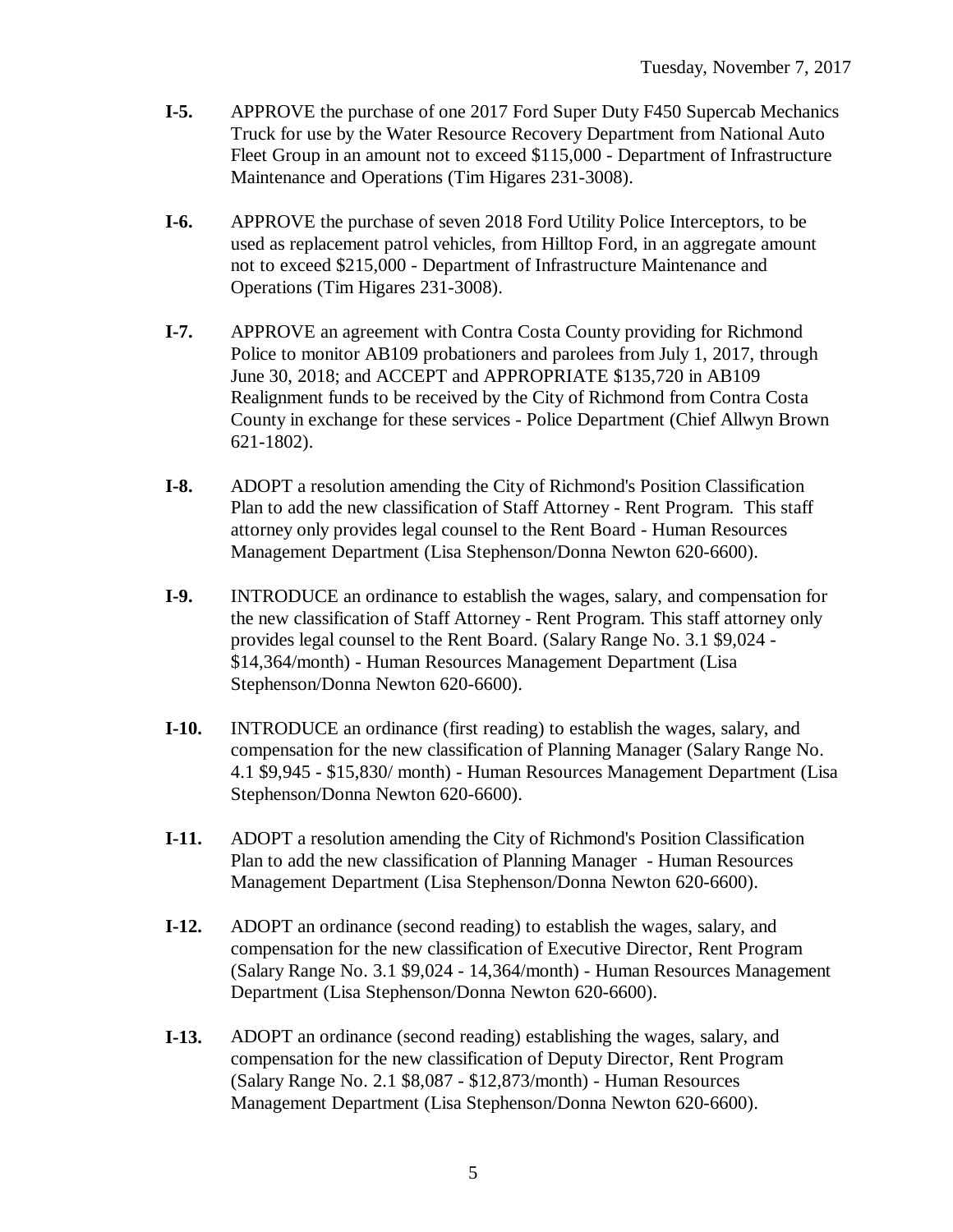- **I-14.** ADOPT an ordinance (second reading) establishing the wages, salary, and compensation for the new classification of Hearing Examiner, Rent Program (Salary Range No. 3.1 \$9,024 - \$14,364/month) - Human Resources Management Department (Lisa Stephenson 620-6600).
- **I-15.** ADOPT an ordinance (second reading) adding Chapter 2.44 to the Richmond Municipal Code approving use of electronic and paperless filing of Fair Political Practices Commission Campaign Disclosure Statements filed by elected officials, candidates, and committees - City Clerk's Office (Pamela Christian 620-6513).
- **I-16.** APPROVE the minutes of the October 3 and 17, 2017, regular meetings of the Richmond City Council - City Clerk's Office (Pamela Christian 620-6513).
- **I-17.** APPROVE a grant-funded contract with The Watershed Project for project management services for the Greening the Last Mile project at the Richmond Greenway in an amount not to exceed \$139,467 - Engineering and Capital Improvement Projects Department (Yader A. Bermudez 774-6300).
- **I-18.** ADOPT an ordinance (second reading) regarding the City's intent to grant to CHEVRON U.S.A. a 10 year franchise agreement to use or lay and use oil pipes and appurtenances for the purpose of transmitting and distributing oil and oil products within the City's rights-of-way for a period of 10 years - Engineering and Capital Improvement Projects Department (Yader Bermudez 774-6300).
- **I-19.** ADOPT an ordinance (second reading) regarding the City's intent to grant to PHILLIPS 66 CO. a 10 year franchise agreement to use or lay and use oil pipes and appurtenances for the purpose of transmitting and distributing oil and oil products within the City's rights-of-way for a period of 10 years - Engineering and Capital Improvement Projects Department (Yader Bermudez 774-6300).
- **I-20.** APPROVE a contract with Best Contracting Services, Inc. for re-roofing the Richmond Family Justice Center at 256 24th Street, Richmond, in an amount not to exceed \$210,000 - Engineering and Capital Improvement Projects Department (Yader A. Bermudez 774-6300).
- **I-21.** ADOPT a resolution renewing and continuing the local emergency on Rifle Range Road due to landslide damage, which was first declared by the City Council on March 7, 2017 - Engineering and Capital Improvement Projects Department (Yader Bermudez 774-6300/Tawfic Halaby 621-1612).
- **I-22.** ADOPT a resolution renewing and continuing the local emergency on Via Verdi due to landslide damage, which was first declared by the City Council on February 28, 2017 - Engineering and Capital Improvement Projects Department (Yader Bermudez 774-6300/Tawfic Halaby 621-1612).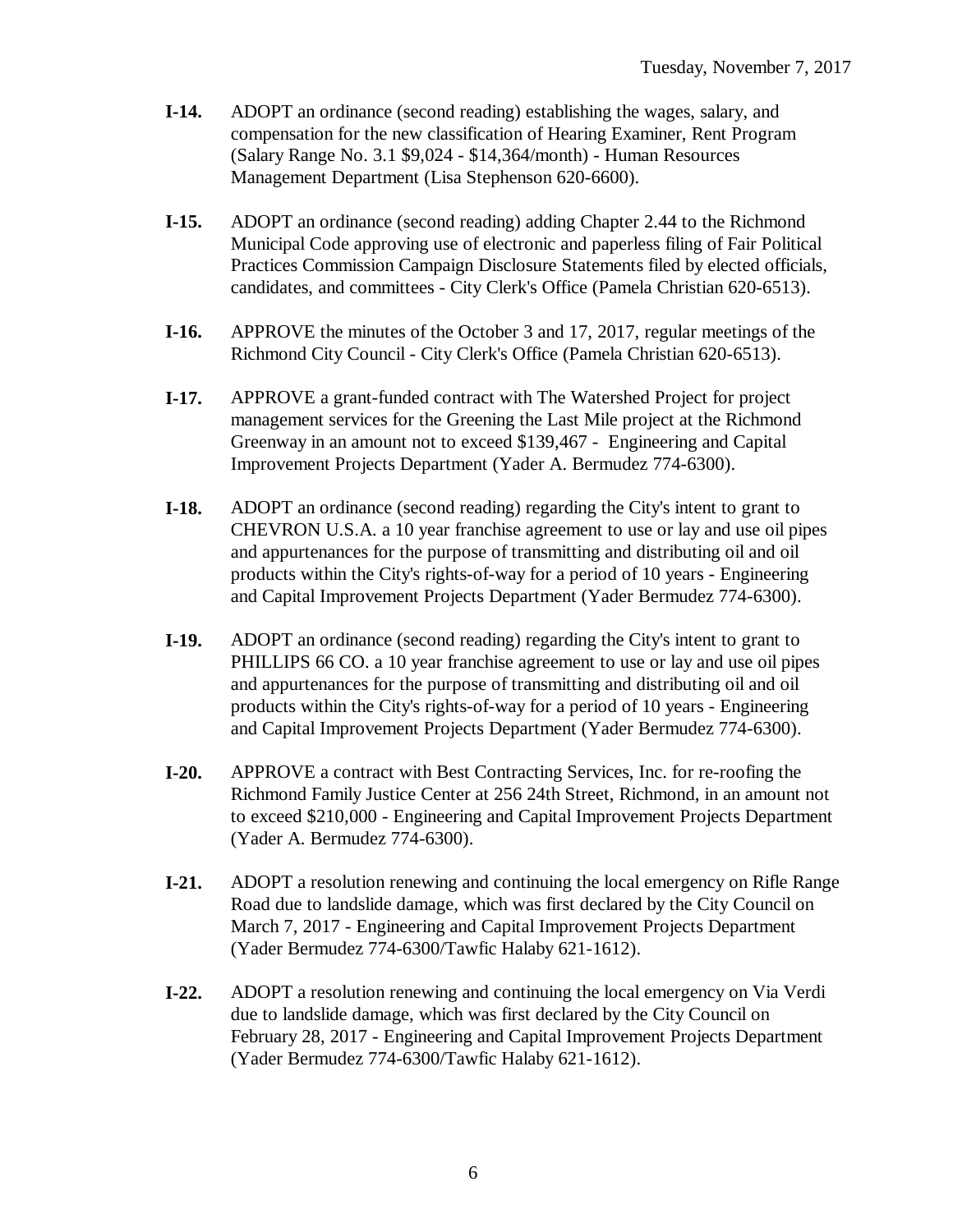- **I-23.** ADOPT a resolution approving parking regulations along Isabel Street and Central Avenue, to provide no parking between 11:00 PM and 5:00 AM, and unlimited parking between 5:00 AM and 11:00 PM - Engineering and Capital Improvement Projects Department (Yader Bermudez 774-6300/Steven Tam 307- 8112).
- **I-24.** ADOPT a Resolution of Intention for the proposed vacation of the Baxter Creek public access easement owned by City of Richmond at 11965 San Pablo Avenue in the City of El Cerrito, setting the matter for a public hearing on December 5, 2017 - Engineering and Capital Improvement Projects Department (Yader Bermudez 774-6300/Steven Tam 307-8112).
- **I-25.** APPROVE a contract with Security Signal Devices, Inc. for intrusion and fire alarm system services for all City buildings, in an amount not to exceed \$400,000 and for a term for extending to November 15, 2020, with two City options to extend the contract for one year each - Engineering and Capital Improvement Project Department (Yader A. Bermudez 774-6300).
- **I-26.** ADOPT a resolution authorizing the city manager to execute a grant-funded contract with Stantec Consulting Services for environmental engineering services to support the Richmond Housing Renovation Program in an amount not to exceed \$374,318 and with a term ending December 31, 2019, with funding from the United States Environmental Protection Agency (EPA) Brownfields Assessment Grant - Housing and Community Development (Bill Lindsay 620- 6512).
- **I-27.** ADOPT a resolution approving a grant-funded construction agreement with the James E. Roberts-Obayashi Corporation for the Miraflores Greenbelt- Baxter Creek Phase 1 Project to daylight Baxter Creek and restore the floodplain in an amount not to exceed \$2,100,660 - Housing and Community Development (Bill Lindsay 620-6512/Alan Wolken 307-8137).
- **I-28.** PROCLAMATION declaring November as Homelessness Awareness Month in the City of Richmond - Office of the Mayor (Mayor Tom Butt 620-6503).
- **I-29.** DIRECT the city manager, pursuant to previous direction by the City Council, to conduct three public workshops between now and the end of February 2018, to envision future land uses for the city-owned property at Point Molate - Office of the Mayor (Mayor Tom Butt 620-6503).

### **J. RESOLUTIONS**

**J-1.** ADOPT a resolution in support of efforts to repeal the Ellis Act, and the Costa Hawkins Rental Housing Act to strengthen efforts to prevent homelessness and protect renters - Vice Mayor Jovanka Beckles (620-6568) and Councilmember Melvin Willis (412-2050).